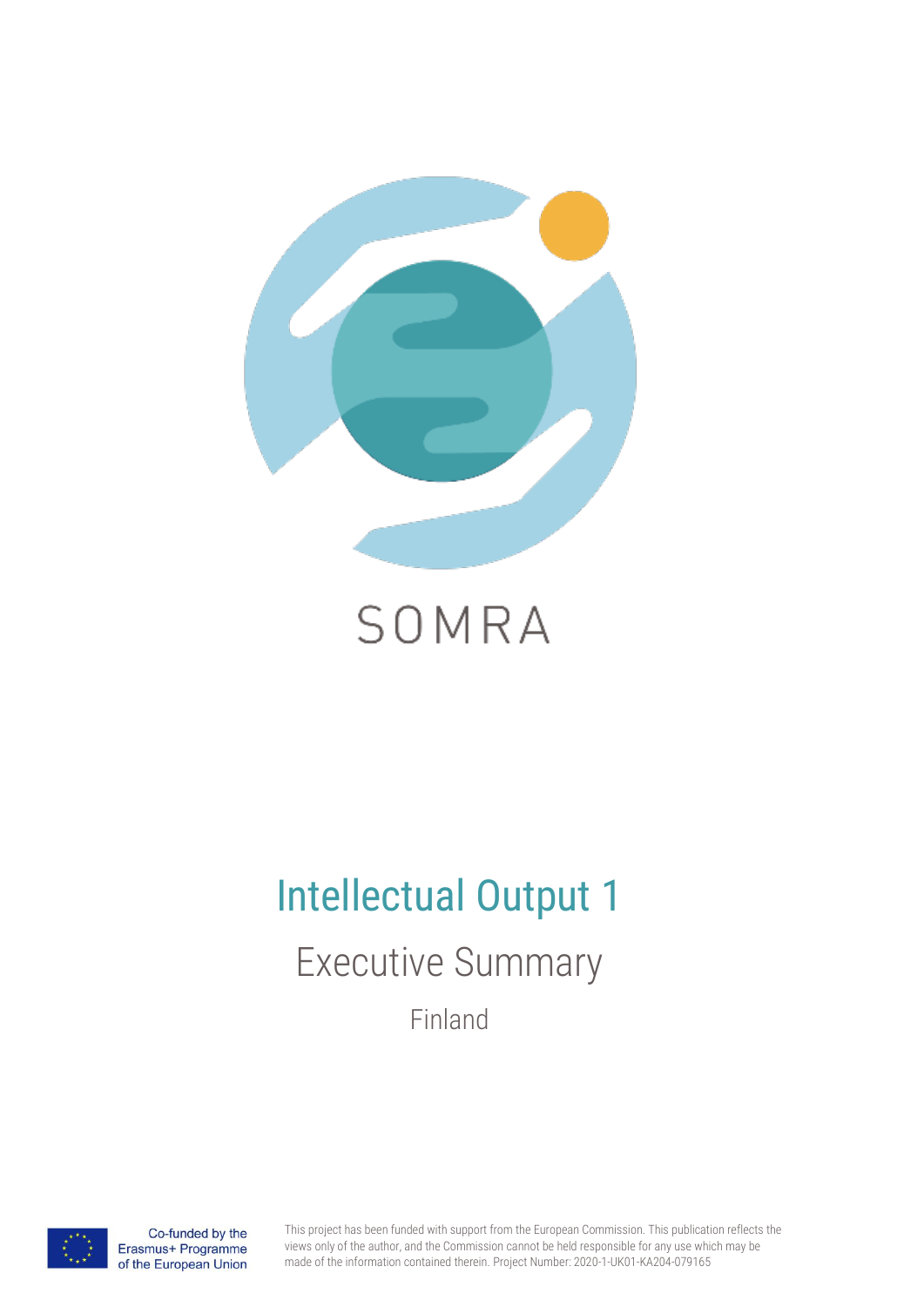

The SOMRA project - Supporting meaningful Occupations for Migrants, Refugees, and Asylum seekers - offers an innovative approach to tackling climate change and refugee crises, by engaging refugees, asylum seekers and migrants (MRAs) in meaningful occupations that transform them into environment role models with a sustainable impact in their new and previous home.

#### To achieve this, the SOMRA project will facilitate:



Findings for the holistic study report were collected via desk and infield research – interviews with MRA groups, professionals working with MRAs and NGO (non-governmental organisations) representatives.

This publication is the result of a study focusing on the analysis of NGO structures supporting immigrants and Green Sector NGOs. The main goal was to identify and share best practices for improving labour market integration among migrants, refugees, and asylum seekers (MRA) by involving them in Green NGOs and the Green Jobs sector.

#### NGOs in Finland

Currently, there are around 130,000 registered associations in Finland (Finnish Patent and Registration Office, 2019) and up to 80% of the population belong to at least one of these associations. Finnish Patent And Registration Office is the registration body and information service that provides access to register information on associations, religious communities and chambers of commerce.

Registered associations are not established for the purpose of carrying on economic activity but to operate on a non-profit basis. In Finland, freedom of association also applies to foreigners, which is why there are many associations founded by immigrants. The association makes it possible to cooperate with authorities and other organisations. You can search for different associations on the association network service of the Finnish Patent and Registration Office.

In Finland, there are many organisations working with MRA to support vulnerable people and environmental NGOs working on environmental issues, raising awareness of climate change and promoting sustainable development. Those organisations can create and participate in networks within and between sectors, e.g. the environmental sector, and at different levels of decision-making, from national to international. Different organisations with similar objectives can join the network.

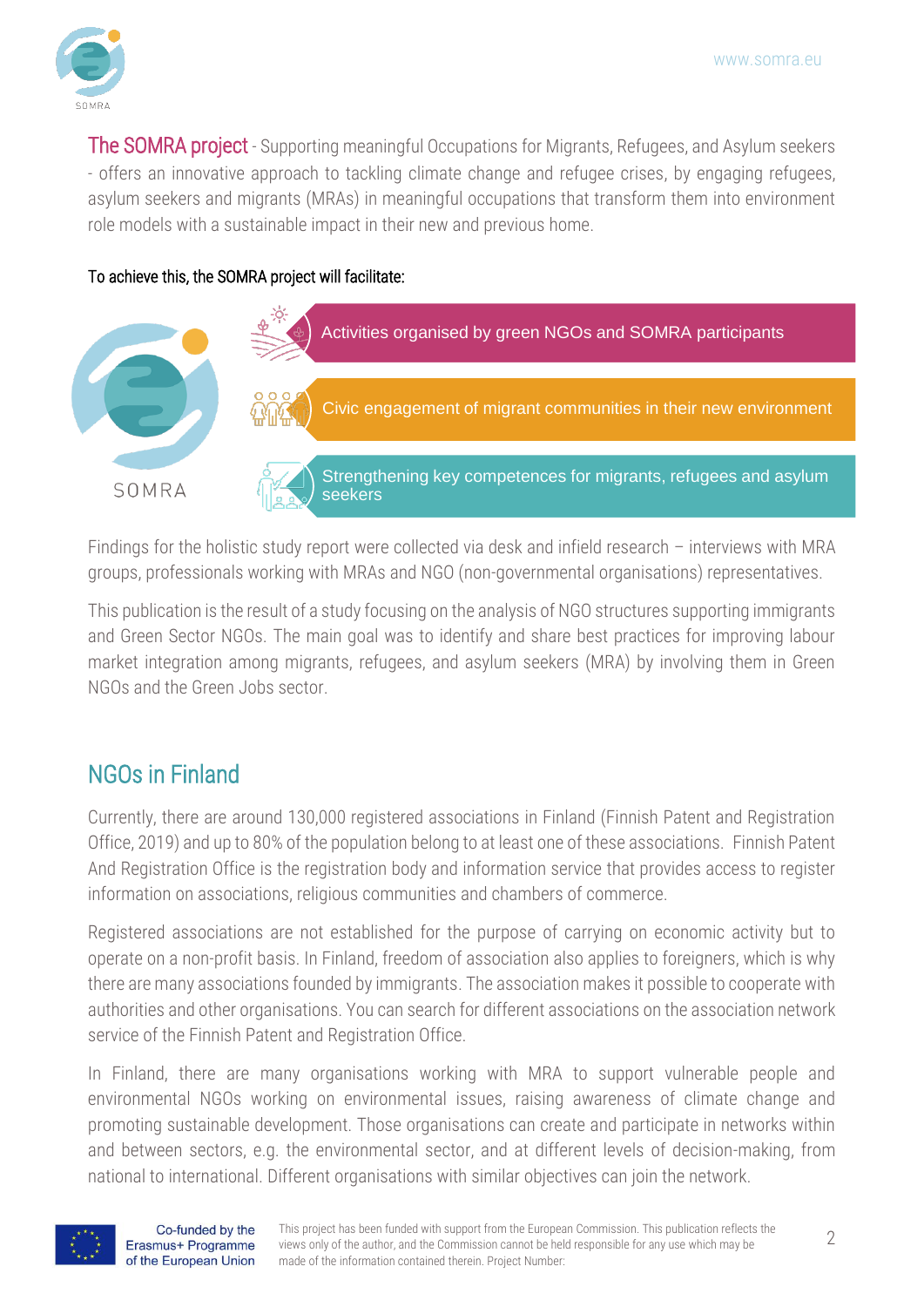

#### Main NGO networks in Finland

**Startup Refugees**

Support the employment and entrepreneurship of newcomers

**Union of Friendship Associations in Finland: Friendship associations** Supports public recognition of international friendship associations

**Moniheli: Network of Multicultural Associations** Committed to promoting multiculturalism and equality

**Faro-Finnish Association of Russianspeaking Organisations** Support the integration of Russianspeaking people

### Migrants, Refugees and Asylum Seekers (MRAs) – Definitions

A person seeking asylum; is who flees their home, arrives in another country, whichever way they can, makes themselves known to the authorities, and submits an asylum application, has a legal right to stay in the country while waiting for a decision.

A refugee: has proven that they would be at risk if returned to their home country, has had their claim for asylum accepted by the government, has permission to stay in Finland either long term or indefinitely.

Short history of migration in Finland started to gain momentum in the 1990s, when Finland started to receive migrants arriving from Russia, Estonia, Somalia, Yugoslavia, Afghanistan, and Iraq. By 2015, the foreign-born accounted for over 6% of the Finnish population, and the native-born children of the foreignborn accounted for a further 1%. Even if those numbers are still low compared to other countries, Finland is still facing migrant-related challenges.

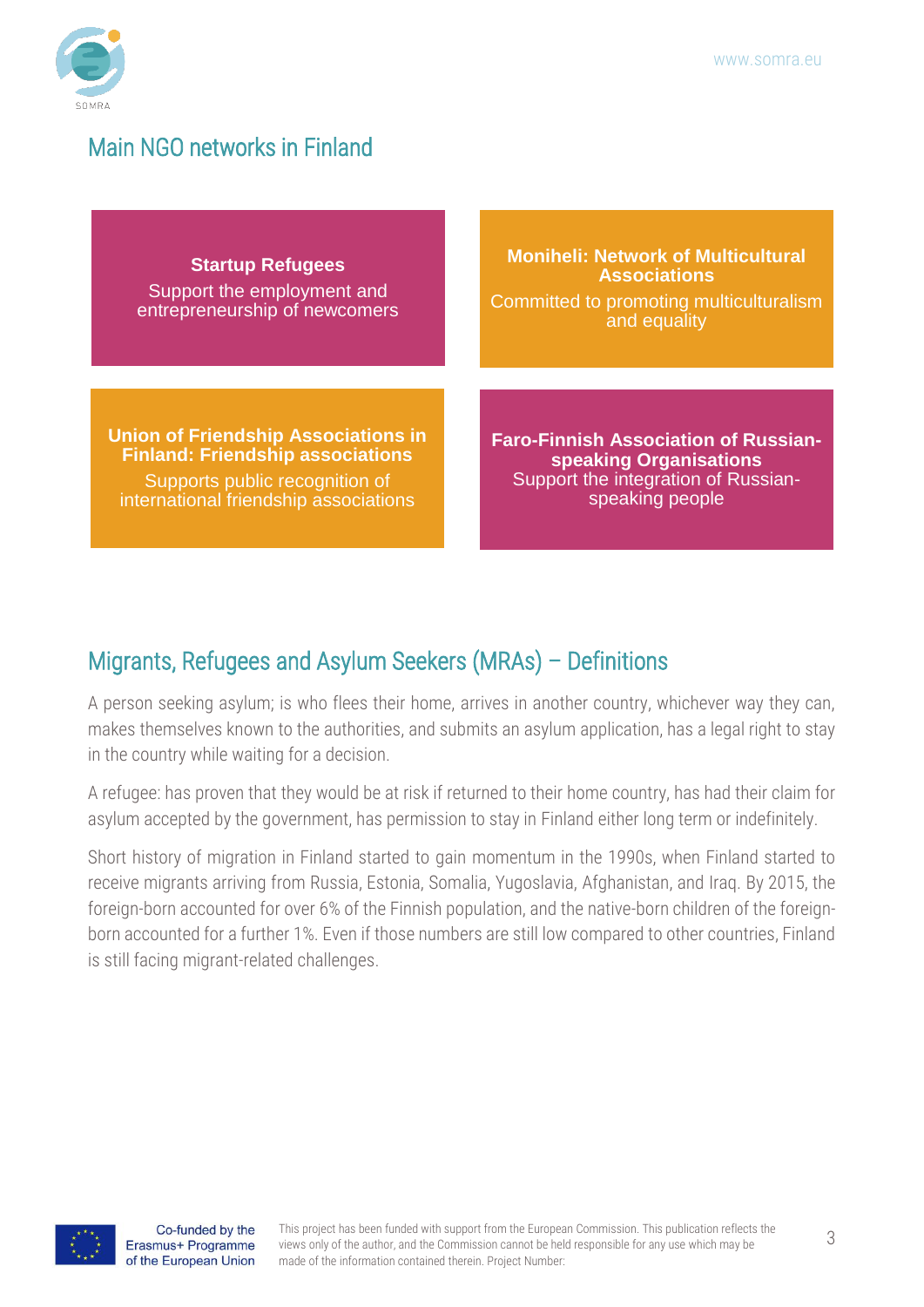

#### Barriers for MRAs to set up an NGO

Language. Language learning (Finnish or Swedish, the second official language in Finland) is one of the



most important goals of integration. The key role of language acquisition is crucial when it comes to finding a job. MRAs with low literacy skills in their own language has been found to have additional difficulties in acquiring the national language, which creates additional barriers and creates additional support needs.

**Qualifications.** The problem of qualifications should be considered in two ways: On the one hand, some have low professional qualifications, which is a barrier to finding work, and it is necessary to support this group and implement programs to enable them to acquire the necessary professional qualifications. In this area, one of the solutions proposed by the SOMRA project is to promote voluntary activities in the field of green jobs, through which migrants can acquire the necessary practice by learning "on the job" and adapting to the requirements of the market. On the other hand, there is



the problem of the practice of "non-recognition" of foreign qualifications, which should now be the subject of systemic changes.

Unclear rules for asylum seekers who want to set up an NGO or for migrants wanting to work in an already existing one. Participants noted unclear rules on whether asylum seekers in Finland have the right to form an association. Civic activities and the third sector are also often politically tinged, immigrants may equate these as an alternative channel, undesirable in the eyes of the state, in which participation is perceived as negative for one's position.



Poverty. People belonging to the MRA group are relatively poor, financial problems translate into integration barriers and the resulting social problems resulting from exclusion.

Participants pointed to the high cost of living in Finland and high tuition fees for foreigners.

Not enough help for women and children. More individual support is needed to help women and children achieve good results in the integration process, there are barriers to access to help, although it is provided, it should be easier and more widely available.

These are examples of needs and gaps, the above and others should be the subject of social discourse and improvement.

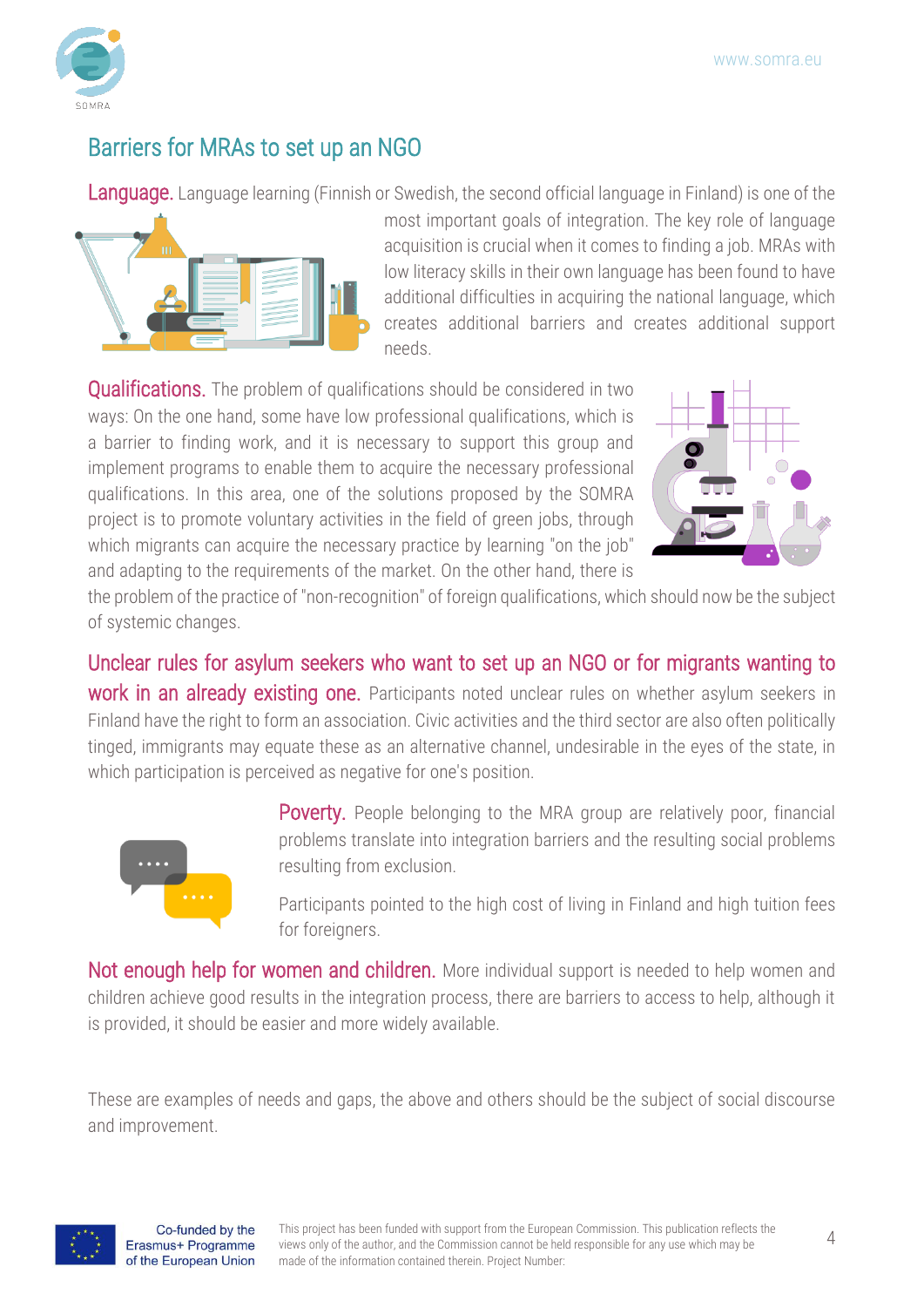

#### Right to work

**Migrants and refugees** right to work in Finland depends on where you travel from and what type of work you intend to do. Refugees are allowed to do any type of work including volunteering.

**Asylum seekers** are allowed to work for pay in Finland without a residence permit once three months have passed from the submission of your asylum application if you have a travel document entitling you to international travel. If you do not have such a document, you are allowed to work for pay in Finland without a residence permit once six months have passed from the submission of your asylum application.

Find more about migrant work in Finland: [www.migri.fi](about:blank)

### Volunteering

Anyone, regardless of age, location, gender, race, or other characteristics, can volunteer according to their skills, schedules, and resources. Volunteering is not compensated in salary, but the work experience may come in handy when you apply for paid work. Volunteers can rely on induction and introduction to the activities of the organisation, often volunteers also can attend staff training. Another benefit is the certificate that confirms volunteering.

Volunteering is a great way to pave the way to success, especially for people with little work experience or insufficient language skills. Volunteering as a starting point for a professional career is a good way to enter professional life and improve language skills.

Volunteering opportunities in Finland: <https://www.metsa.fi/en/about-us/cooperation/volunteer-work/> <https://www.metsa.fi/en/about-us/cooperation/volunteer-work/> <https://www.sll.fi/tule-mukaan/vapaaehtoiseksi/> <https://www.greenpeace.org/finland/vapaaehtoiset/>

## **Conclusion**

It is especially important to develop integration as an individual process that considers a person's particular circumstances, such as their background and career plans.

Unemployment among immigrants is cited as one of the most important issues to be addressed. These rates are still high among immigrants in Finland and vary according to nationality, e.g. the unemployment rate for Estonians was 17%, for Russians 41% and for Somalis as high as 73% in 2014.

Labour market position is a key indicator of social status, and employment is, therefore, the basis for the successful integration of immigrants. An efficient integration process determines the accumulation of human, social and cultural capital after immigration, so it is crucial to constantly monitor and implement migration policy solutions.